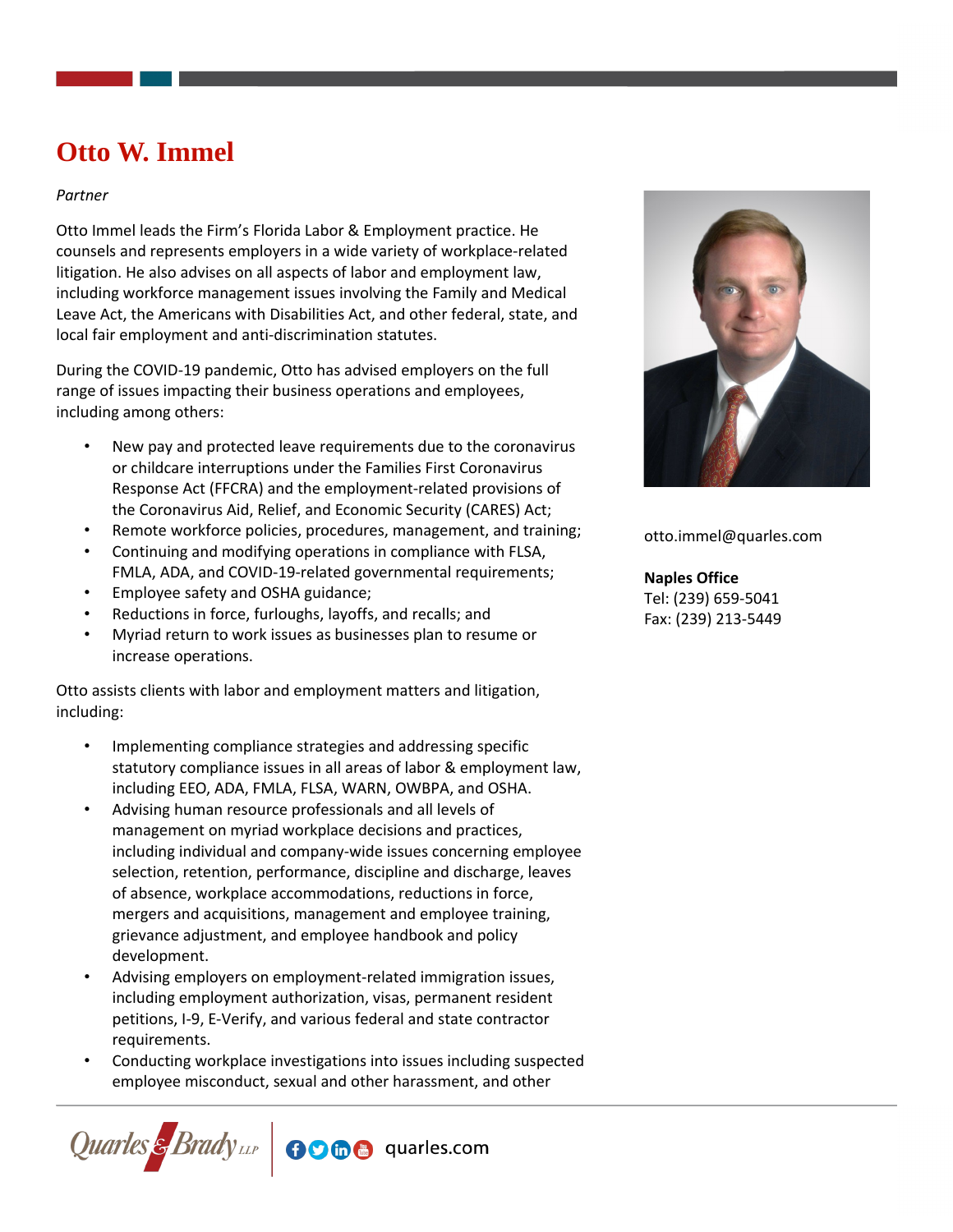discrimination claims.

- Developing, implementing, and enforcing agreements protecting intellectual property and preventing unfair competition.
- Presenting training sessions for management, human resource professionals, and employees on topics covering all areas of labor and employment law.

## **Legal Services**

- **[Labor & Employment](https://www.quarles.com/labor-employment/)**
- **[Immigration](https://www.quarles.com/immigration/)**
- **[Trade Secrets and Unfair Competition](https://www.quarles.com/trade-secrets-and-unfair-competition/)**
- **[ERISA Litigation](https://www.quarles.com/erisa-litigation/)**
- **[Banking & Financial Institutions](https://www.quarles.com/banking-financial-institutions/)** 
	- o [Labor & Employment for Financial Institutions](https://www.quarles.com/banking-financial-institutions/services-2/labor-employment-for-financial-institutions/)
- [Financial Institutions Litigation](https://www.quarles.com/financial-institutions-litigation/)
- [Trade Secrets](https://www.quarles.com/trade-secrets/)
- [International Services](https://www.quarles.com/international-services/)

## **Education and Honors**

- Temple University School of Law (J.D., *cum laude*, 1992)
	- o Temple Law Review (Research/Special Projects Editor, 1990–1992)
- The Johns Hopkins University (B.A., *with honors*, 1989)

## **Bar Admissions**

- Florida
- New Jersey
- **New York**
- **Pennsylvania**

### **Court Admissions**

- U.S. Supreme Court
- U.S. Court of Appeals, 11th Circuit
- U.S. District Court, Middle District of Florida
- U.S. District Court, Northern District of Florida
- U.S. District Court, Southern District of Florida
- U.S. Court of Appeals, 3rd Circuit
- U.S. District Court, District of New Jersey
- U.S. District Court, Eastern District of Pennsylvania
- U.S. District Court, Northern District of Illinois

### **Professional Recognition**

- Martindale-Hubbell AV® Peer Review Rated
- Attorney of the Year (2019), Legal Aid Service of Collier County